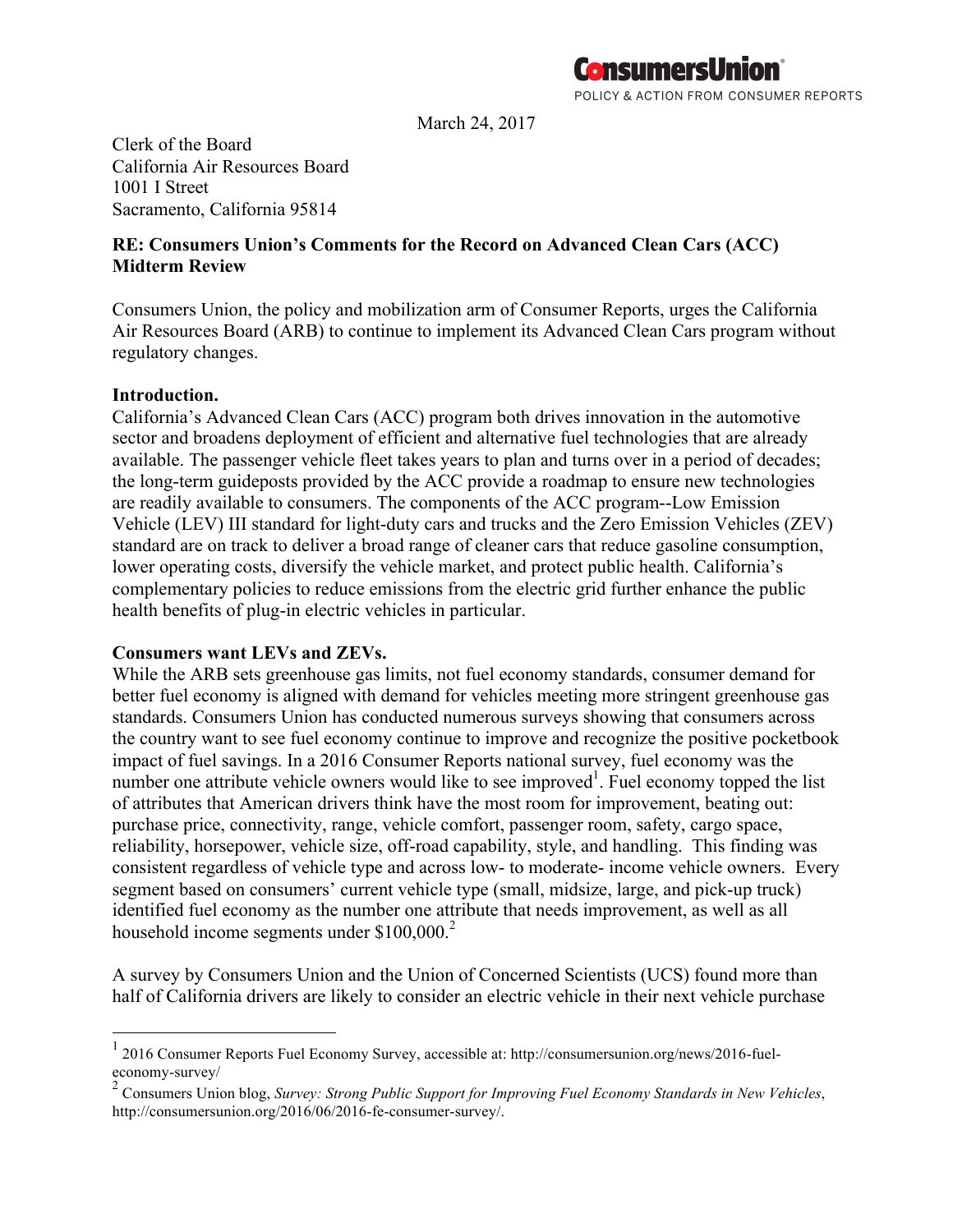

POLICY & ACTION FROM CONSUMER REPORTS

or lease, and more than 65 percent are interested in electric vehicles generally.<sup>3</sup> The survey also found more than 65 percent of respondents want to see automakers offer more electric options across a variety of classes, including sedans, SUVs and minivans, and over half think that every automaker should offer a plug-in model for sale.<sup>4</sup>

### **Barriers to ZEV expansion are being addressed.**

According to the CU-UCS survey, the top three attributes that would improve the likelihood of California drivers buying an electric vehicle were: 1) lower purchase price, 2) 200+ mile range, and 3) greater selection of plug-in vehicle models.<sup>5</sup> Fortunately, policy and market drivers are aggressively spurring improvements in these areas. The number of vehicles offering 200+ mile electric range is set to double this year, with many more long-range competitors on the horizon, as well as more plug-in hybrid models, which eliminate range concerns. Public charging infrastructure is also set to increase rapidly, thanks to state programs, private investment, and electric utility investment.

And, while vehicle purchase price is a top concern, a large contributor of this concern is very low consumer awareness of incentives that bring several electric vehicles to cost-parity with internal combustion vehicles. Even in California, the UCS-CU survey found that 78% of drivers did not know about federal tax incentives and that 76% did not know about state rebates or incentives.<sup>6</sup> Therefore, public perception of EV prices is about \$10,000 higher than reality for most drivers, including low-income drivers trading in a used, inefficient vehicle who can use state-issued vouchers to purchase used electric vehicles. Ongoing education and outreach can help fill in this information gap.

### **Industry complaints about cost and consumer demand are unfounded.**

Two of the main automotive industry complaints about greenhouse gas standards and the ZEV program are predicated on misinformation: high cost and low demand. Automaker trade associations have claimed that emission control, fuel efficiency, and safety requirements over the last 23 years (and have conceded, begrudgingly, also due to shifts to larger vehicles) have resulted in the average vehicle price increasing 60%<sup>7</sup> and have claimed that the ZEV standards in particular are too stringent, given "historically low gas prices and stagnant demand for electric vehicles."<sup>8</sup>

On the first point, fuel economy has improved 25% over the last decade while the entry-level

 <sup>3</sup> *See* Consumers Union Press Release on California EV survey, http://consumersunion.org/news/ev-survey-incalifornia/. The full results of the survey and methodology can be found at:

http://www.ucsusa.org/sites/default/files/legacy/assets/documents/clean\_vehicles/UCS-and-CU-Electric-Vehicle-Survey-Methodology.pdf.

<sup>4</sup> *Id.*

<sup>5</sup> *Id.*

<sup>6</sup> *Id.*

<sup>&</sup>lt;sup>7</sup> Alliance for Automobile Manufacturers Statement before the House Energy and Commerce Committee, presented in September 2016, accessed at: http://autoalliance.actualsize.me/wp-content/uploads/2017/01/Alliance-House-Eand-C-Testimony-9.22.16.pdf.

<sup>8</sup> Global Automakers Statement on ARB Staff Report, issued January 2017, accessed at:

http://globalautomakers.org/system/files/document/attachments/press\_release\_-\_carb\_staff\_report\_1\_2017.pdf.